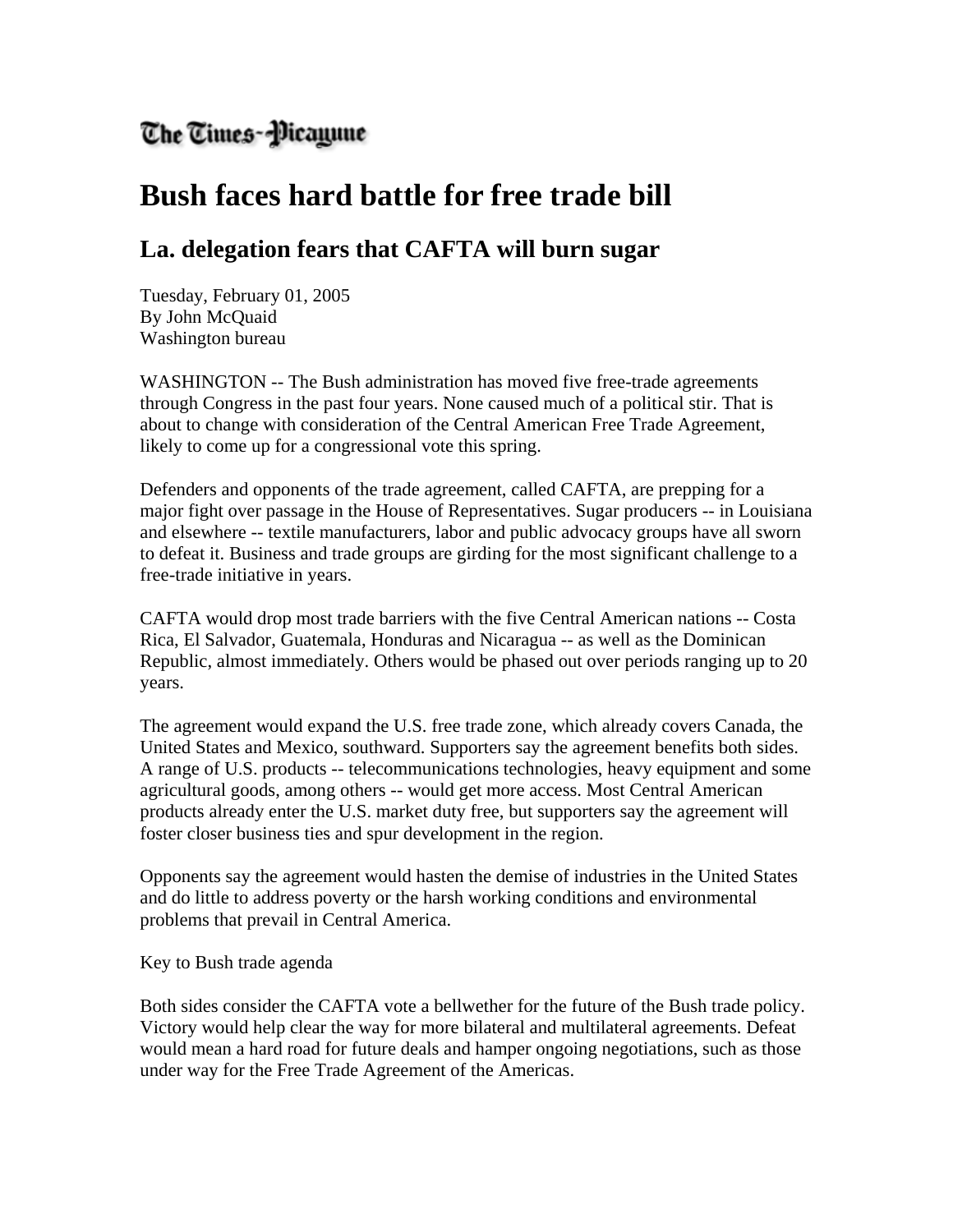"This agreement was targeted years ago because it is meaningful. It matters in trade," said Rep. Jim Brady, R-Texas**,** the administration's House point man on CAFTA. "I believe that some see targeting CAFTA as a means to stop the president's trade agenda."

Rep. Charlie Melancon**,** D-Napoleonville, a CAFTA opponent, said the agreement embodies many of the problems he sees in the Bush free trade policy: Importing more Central American sugar could undermine U.S. producers, while Central America's cheap labor could result in the export of U.S. jobs.

"Sugar was the first issue for me because that's where I came from," said Melancon, former president of the American Sugar Cane League, who was elected to Congress in December. "But the more I look at it, the more concerns I have about it. We need to look at how to trade with these underdeveloped countries, but not at the expense of Americans."

CAFTA backers, including the office of the U.S. Trade Representative, which negotiated the agreement, are aiming for a congressional vote this spring, said a Trade Representative official who asked not to be named.

Bill could get 'jammed up'

One reason supporters want an earlier vote is the risk that CAFTA could get lost in the shuffle of larger-scale Bush initiatives expected later in 2005, such as a proposed overhaul of Social Security.

"I think there would be a concern about too many major votes in a short period of time," Brady said. "I am also on the Social Security subcommittee, and our goal is to bring a bill to the floor this fall. So yeah, there is that worry about getting jammed up."

The agreement is expected to pass the Senate but faces a rocky path in the House.

The Louisiana delegation is heavily anti-CAFTA**,** mainly because of sugar's inclusion in the deal. Sugar farmers and processors say the agreement's increase in the sugar quota -- 99,000 tons the first year, increasing to 140,000 tons after 15 years -- would depress prices, and passage would open the way to more sugar imports in future agreements. But the Port of New Orleans and other trade-oriented organizations stand to gain directly from increased traffic if the agreement passes.

In the Louisiana delegation, only Rep. Jim McCrery, R-Shreveport, supports CAFTA**.** 

"I'm not averse to changing that (sugar quota increases) if it's possible, but by the same token, if it's not changed, I don't consider that a showstopper," McCrery said. "I think on balance the bill is good for Louisiana. More in our economy in Louisiana will benefit from the agreement than be hurt by the agreement."

Demo swing votes crucial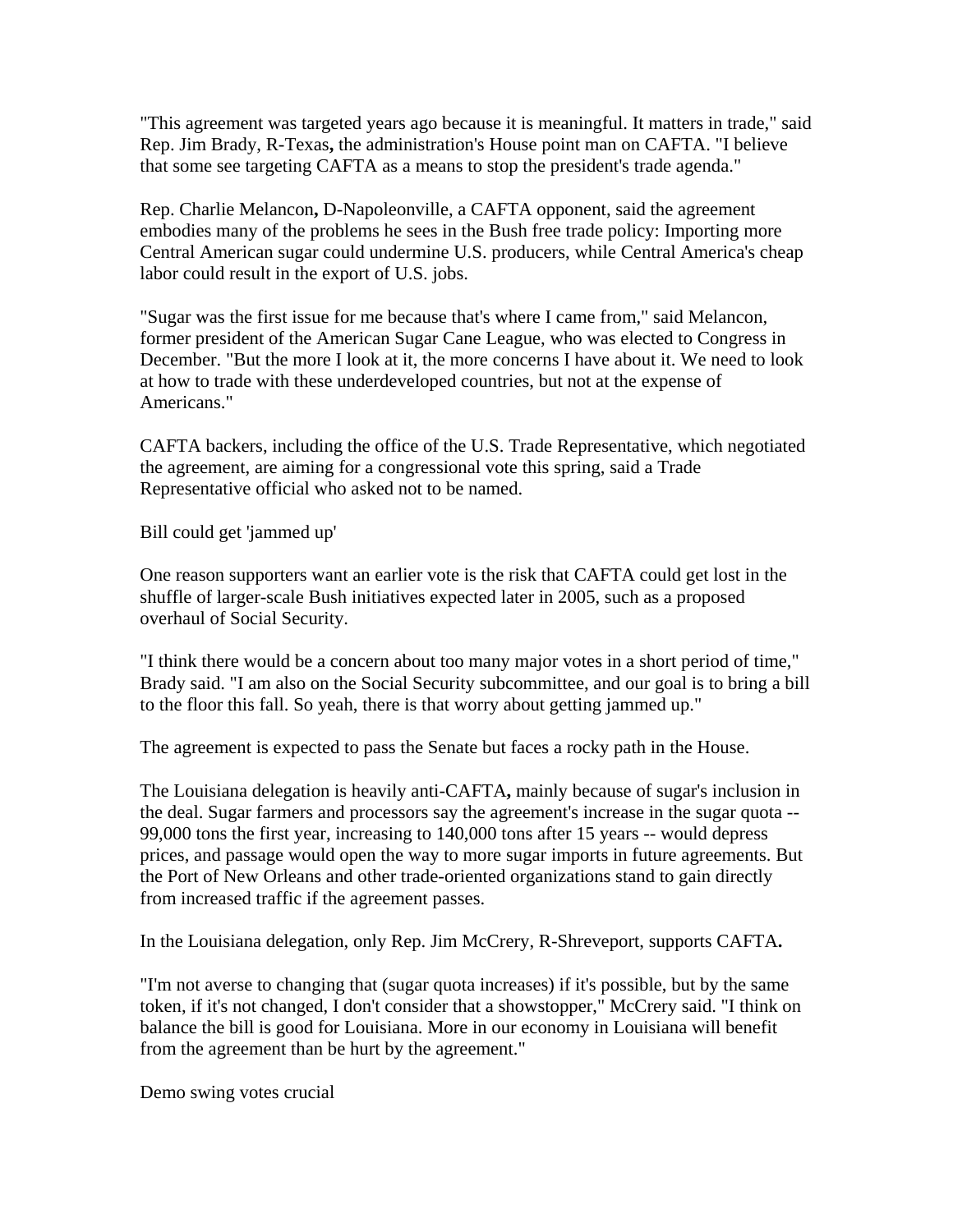Sens. Mary Landrieu, D-La., and David Vitter, R-La., oppose the agreement, as do five of the Louisiana delegation's House members. Rep. William Jefferson, D-New Orleans, is undecided: a potentially troubling sign for CAFTA supporters, because Jefferson has been a strong advocate for trade agreements in the past.

Former U.S. Rep. Cal Dooley, D-Calif., a strong advocate of free trade and now president of the National Food Processors Association, said in a speech last month that support for CAFTA will hinge on getting enough Democratic votes, and that support among Democrats is very weak.

Dooley noted that in 2001, 21 Democrats joined with Republicans to pass trade promotion authority, popularly known as "fast track," which gives the president the power to submit trade deals to Congress for an up-or-down vote without amendments. It passed by one vote.

"If you had a vote for CAFTA today in the House of Representatives without a lot of work being done on it, you'd be lucky if you had nine (Democratic) votes and, at the best, 10 Democratic votes for that measure," Dooley said. "With that level of Democratic support, can you expect to pass it? Obviously no, probably not."

Dooley said the House leadership cannot expect to pass CAFTA with Republican votes alone, although the GOP now holds a 232-203 advantage**.** 

"I don't think the Republicans are going be able to put together 218 votes that would assure the passage of CAFTA with the erosion of support they will see because of textile support and sugar," he said.

Compromises unlikely

Another obstacle to passage is that the treaty must be submitted for an up-or-down vote, meaning it will be tougher to broker compromises that might win support. Rep. Bobby Jindal, R-Kenner, said he would consider voting for CAFTA if the sugar provision were removed.

Administration officials are against that.

Central America isn't the biggest market around, and economic studies indicate the impact on the overall U.S. economy should be small. But the political stakes are high with CAFTA for several reasons.

The agreement hits the political hot buttons on trade. In 1993, 102 House Democrats voted to pass the North American Free Trade Agreement with Mexico and Canada in 1993, but since then the party has grown collectively more skeptical on trade deals as manufacturing and other U.S. industries have moved abroad.